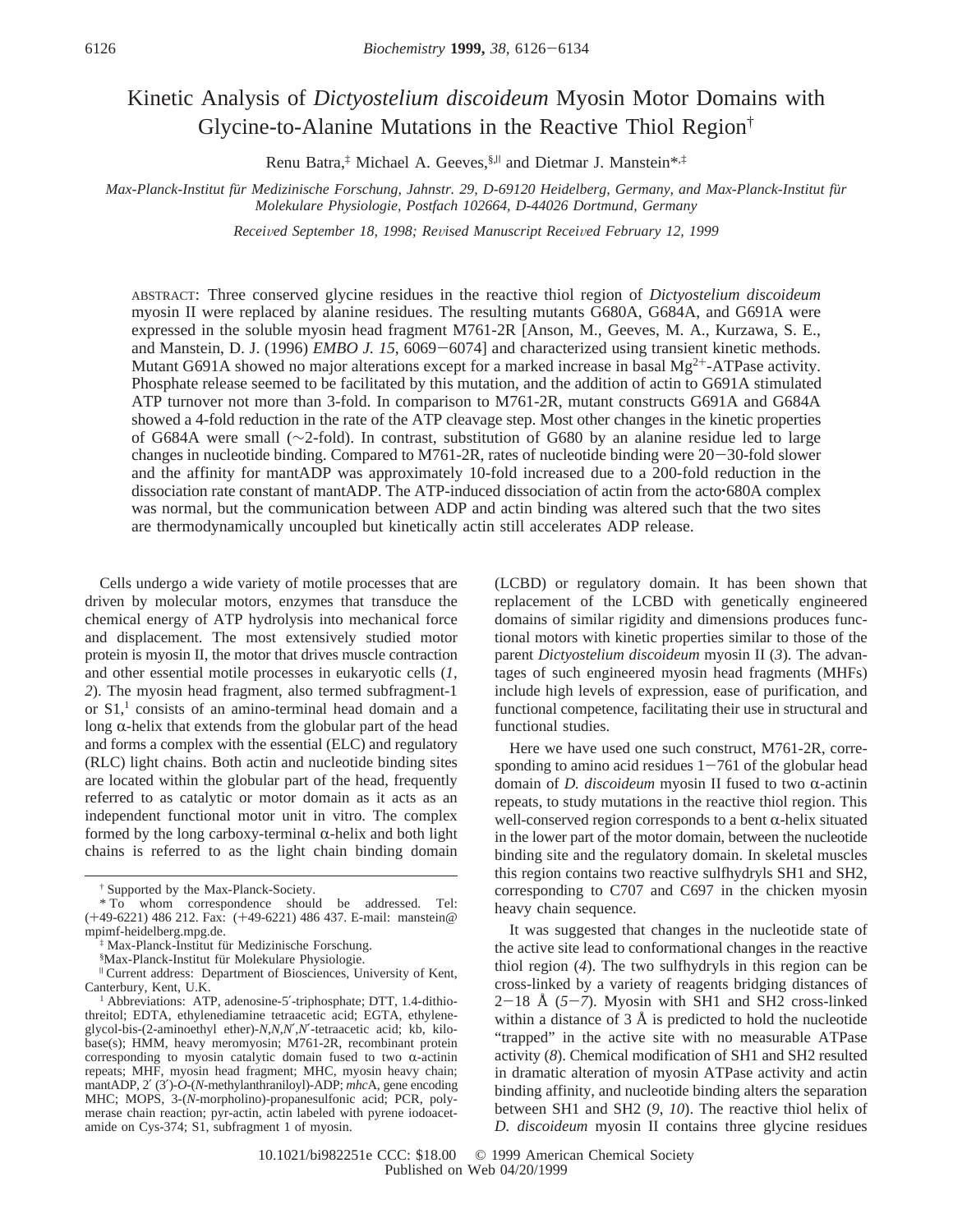corresponding to G680, G684, and G691 (corresponding to residues 699, 703, and 710 in chicken skeletal myosin), and one of the thiol positions (SH1) is occupied by a threonine residue (T688). A bend in the helix occurs at residue C678 (SH2), close to an absolutely conserved glycine (G680), and the helix ends with a second absolutely conserved glycine (G691). A third glycine (G684) is conserved among the class II myosins. It was suggested that these glycines act as swivels or fulcrums and that their replacement by bulkier residues may block transition between conformations occurring during the motor cycle and trap the motor in otherwise short-lived states (*6*). Winkelmann and co-workers reported the mutation of G699 of chicken skeletal myosin (corresponding to G680 in *D. discoideum*) to alanine, resulting in a more than 100 fold reduction in the ability of the mutant protein to support filament sliding in vitro (*11*). Similar results were obtained with mutants G680V and G691V of *D. discoideum* myosin II (*12*). In both studies, it was shown that replacement of G680 (or the equivalent residue in chicken skeletal myosin) with a bulkier residue results in low ATPase activities and has a dominant effect on actin filament sliding in vitro. Filament movement in assays with 9:1 mixtures of wildtype and mutant motor domains resembled that of a pure mutant population (*11*, *12*).

In the present work we used an integrated molecular genetic and kinetic approach to investigate the role of the three conserved glycine residues in the reactive thiol region of *D. discoideum* myosin II. Glycine to alanine changes were obtained at each position by site-directed mutagenesis. Our results showed that replacing G680 with alanine produces a long-lived actomyosin'ADP complex. A detailed transient kinetic characterization of the changes showed that the G680A construct has a 30-fold slower ATP binding rate, an 11-fold higher affinity for ADP, an  $8-10$ -fold slower basal ATPase rate, and a 5-fold higher affinity for actin. The acto' G680A complex has a 180-fold higher affinity for ADP. In contrast, alanine mutagenesis of G684 and G691 resulted in few changes in their transient kinetic properties. No constant changed by more than a factor of 3 except for a  $4-5$ -fold reduction in the ATP cleavage rate constant for both constructs and a 10-fold higher affinity of ATP for acto' G684A. G691A showed a marked elevation of basal ATPase activity and little activation upon the addition of actin.

# **MATERIALS AND METHODS**

*Plasmid Construction and Mutagenesis.* Molecular cloning techniques were performed as described in Sambrook et al. (*13*). Enzymes were obtained from Boehringer Mannheim and New England Biolabs. *Escherichia coli* strain XL1Blue (Stratagene, Heidelberg) was used for the amplification of plasmids. The expression vectors used for the production of mutant myosin constructs were based on pDXA-3H (*14*) and were created as described earlier (*3*). The point mutations were introduced in M761-2R, a fusion construct comprising the first 761 residues of the *D. discoideum*-*mhcA* gene linked to codon 264 extending to 505 of the *D. discoideum* α-actinin gene. All constructs were tagged at their C-terminus with the peptide Asp-Ala-Leu- $(His)_8$ . Plasmids encoding M761-2R with glycine to alanine mutations were created by sitedirected mutagenesis using the Quick-change kit obtained from Stratagene, Germany. The oligonucleotides used to PCR

the myosin mutants were the following: **G680A** (5′CTCGACCAATTACGTTGCAATG*C*TGTCCTCGAAGGT-ATCGTATTAC), **G684A** (5′GTTGCAATGGTGTCCTCG-AAG*C*TATTCGTATTACTCGTAAAGGTTTC), and **G691A** (5′CGAAGGTATTCGTATTACTCGTAAAG*C*TTTCCC-AAATCGTATTATCTATGC) with the mutated residues in italics. All myosin constructs were confirmed by sequencing.

*Strains and Growth Conditions. D. discoideum* transformants were grown at 21 °C in HL-5C containing (per liter): 5 g of protease peptone (Merck), 5 g of Bacto yeast extract (Difco), 2.5 g of Bacto tryptone (Difco), 2.5 g of casein peptone (Merck), 10 g of D-glucose, 0.35 g of Na<sub>2</sub>HPO<sub>4</sub>, and 1.2 g of  $KH_2PO_4$  (pH 6.5). Cells were grown either on 9 cm plastic Petri dishes or in 100 mL conical flasks on a gyratory shaker at 190 rpm. Plasmids were transformed into Orf<sup>+</sup> cells by electroporation (14, 15). Transformants were selected and continuously grown in the presence of 10  $\mu$ g/ mL of the aminoglycoside G418 (Gibco BRL). Transformants were screened for the production of the recombinant myosin motor domains as described previously (*16*).

*Protein Purification*. Cells producing the wild-type and mutant myosin motor domains were grown in 5 L flasks containing 2.5 L of HL-5C. The flasks were incubated on gyratory shakers at 190 rpm and 21 °C. Cells were harvested at a density of about  $5.5 \times 10^6$  mL<sup>-1</sup> by centrifugation for 7 min at 2400 rpm in a Beckman J-6 centrifuge and washed once in phosphate-buffered saline. The His-tagged motor domains were purified as described by Manstein and Hunt (16). The purified protein could be stored at  $-80$  °C for several months without apparent loss of enzymatic activity.

Rabbit skeletal muscle actin was purified by the method of Lehrer and Kewar (*17*). The preparation of pyrene-labeled actin was as previously described (*18*). Bradford's assay was used for the determination of protein concentration taking BSA as standard (*19*).

*Stopped-Flow Experiments and Fluorescence Titration.* Stopped-flow experiments were performed for transient kinetic measurements at 20 °C with a Hi-Tech SF61 stoppedflow spectrophotometer equipped with 100 W Xe/Hg lamp and a monochromator. Pyrene- and mant-fluorescence were excited at 365 and 366 nm, respectively, and detected after passing through a KV 389 nm cutoff filter. Tryptophan fluorescence, excited at 290 nm, was monitored through a WG 320 nm cutoff filter. Data were stored and analyzed using software provided by Hi-Tech Scientific (Salisbury, U.K.). Transients shown are the average of three to five consecutive shots made on the stopped-flow machine. All concentrations refer to the concentration of the reactants after mixing in the stopped-flow observation cell. Typically working volumes of 700 *µ*L were used to obtain one data set. The data obtained with the mutants are compared with the original data obtained with M761-2R referred to as wild type in this work. Unless mentioned otherwise, the experimental buffer was 20 mM MOPS,  $5$  mM MgCl<sub>2</sub>, and 100 mM KCl (pH 7.0).

*Transient Kinetic Properties of the MHF Constructs*. Previous studies of M761-2R have shown that the interaction of this construct with nucleotide and actin follows the same basic mechanism that was described for S1 from rabbit fast skeletal muscle myosin and other muscle myosins (*20*). Therefore, the dynamics of ATP binding and hydrolysis by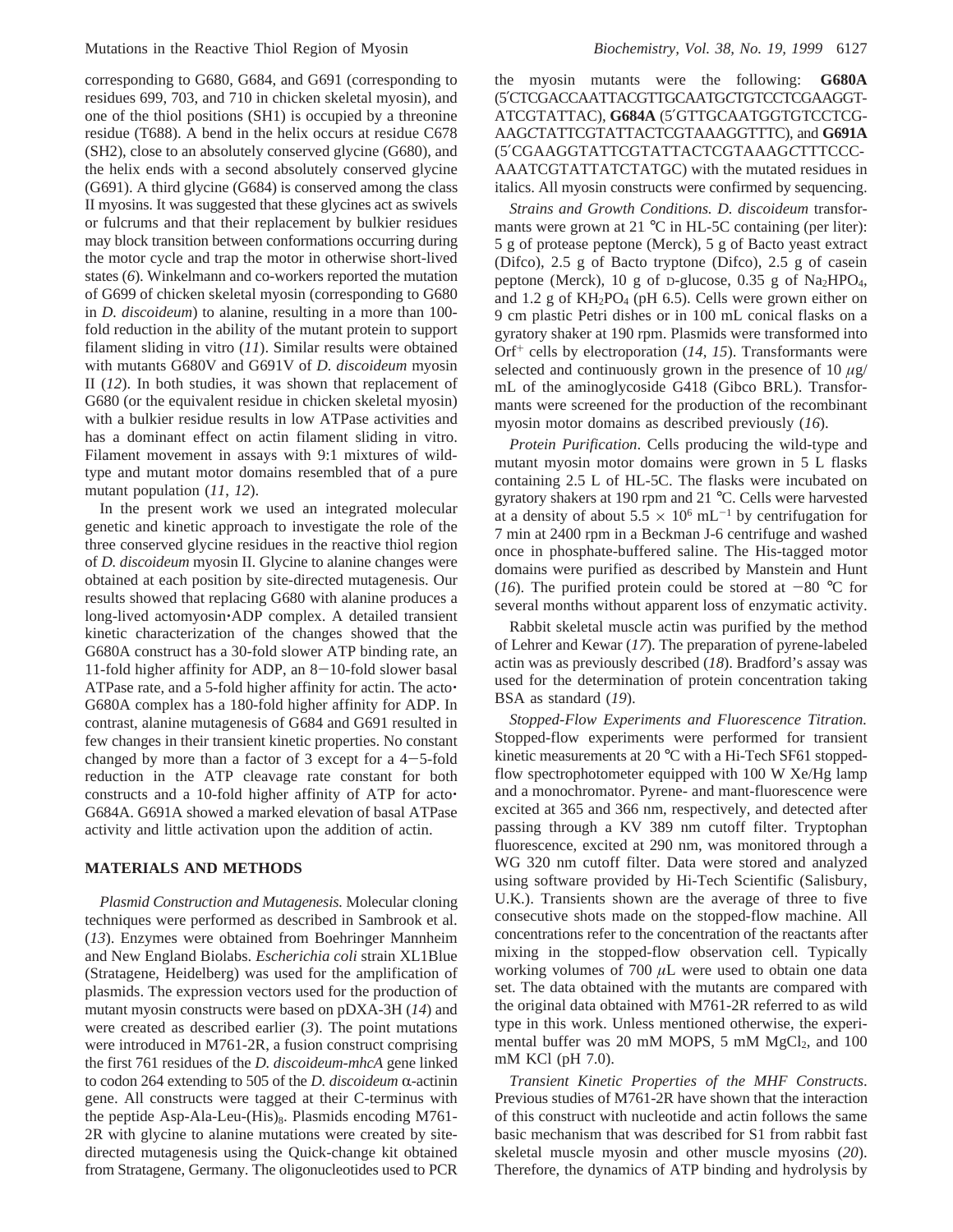Scheme 1

$$
M + ATP \xrightarrow[k+1]{\underbrace{k+1}_{k} \text{ M-ATP}} \xrightarrow[k+2]{\underbrace{k+2}_{k} \text{ M} *AP \xrightarrow[k+3]{\underbrace{k+3}_{k} \text{ M} * *ADP \cdot Pi}
$$

Scheme 2

 $\overline{1}$ 

$$
A \cdot M + ATP \xrightarrow{R_1} A \cdot M \cdot ATP \xrightarrow{k_2} A + M \cdot ATP
$$

$$
A \cdot M \cdot ADP \qquad \frac{AB}{\text{Area}} \quad A \cdot M + ADP
$$

Scheme 3



the myosin constructs were analyzed in terms of the model shown in Scheme 1 based on that of Bagshaw et al. (*21*). In this and the following schemes a notation is used that distinguishes between the constants in the presence and absence of actin by using bold  $(k_{+1}, K_1)$  versus italic type  $(k_{+1}, K_1)$ ; subscripts A and D refer to actin  $(K_A)$  and ADP  $(K_D)$ , respectively.

Asterisks represent different protein conformations as detected by intrinsic protein fluorescence, and K*<sup>i</sup>* for the *i*th step is defined as the association constant  $(=k_{+i}/k_{-i})$ . Experiments in the presence of actin were analyzed in terms of models developed by Millar and Geeves (*22*) and Siemankowski and White (*23*). In this scheme (Scheme 2) A and M represent actin and myosin motor domain construct, respectively.

A rapid equilibrium is reached between A'M and ATP after mixing acto'MHF and ATP, defined by the association constant  $K_1$ , followed by isomerization of the ternary complex which limits the maximum rate of actin dissociation from the complex. Thus the observed rate constant for the ATP-induced dissociation of actin is defined by

$$
k_{\text{obs}} = \text{[ATP]} \mathbf{K}_1 \mathbf{k}_{+2} / (1 + \mathbf{K}_1 \text{[ATP]}) \tag{1}
$$

In the presence of ADP, the two nucleotides compete to bind to A'M. Assuming a rapid equilibrium between A'M and the ADP bound state,  $k_{\text{obs}}$  for a fixed ATP concentration is given by the equation

$$
k_{\text{obs}} = k_0/(1 + \text{[ADP]}/\mathbf{K}_{\text{AD}})
$$
 (2)

where  $k_0$  is the observed rate constant in the absence of ADP and dissociation constant  $K_{AD}$  represents the affinity of ADP for the actomyosin complex (*23*).

Scheme 3 illustrates coupling between actin and the nucleotide binding site. In this scheme all constants are defined as dissociation constants. The presence of actin alters the affinity of ADP for myosin and vice versa. The ADP affinity for MHF is given as  $K<sub>D</sub>$ , and the affinity of myosin for actin is defined as  $K_A$ . In forming the ternary  $A \cdot M \cdot ADP$ 

Table 1: Steady-State ATPase Activities of Mutant and Wild-Type Myosin Head Fragments*<sup>a</sup>*

|                  |                                      |                                          | actin-activated<br>$Mg^{2+}$ -ATPase |                                |                                                      |  |
|------------------|--------------------------------------|------------------------------------------|--------------------------------------|--------------------------------|------------------------------------------------------|--|
| MHF<br>construct | basal $Mg^{2+}$<br>ATPase $(s^{-1})$ | high-salt $Ca^{2+}$<br>ATPase $(s^{-1})$ | $K_{\rm app}$<br>$(\mu M)$           | $k_{\text{cat}}$<br>$(S^{-1})$ | $k_{\text{cat}}/K_{\text{app}}$<br>$(M^{-1} s^{-1})$ |  |
| M761-2R          | 0.12                                 | 1.1                                      | 110                                  | 2.7                            | $0.25 \times 10^{5}$                                 |  |
| G680A            | 0.02                                 | 0.1                                      | 140                                  | 2.1                            | $0.15 \times 10^{5}$                                 |  |
| G684A            | 0.20                                 | 1.0                                      | 120                                  | 3.6                            | $0.3 \times 10^{5}$                                  |  |
| G691A            | 0.48                                 | 0.9                                      | 40                                   | 12                             | $0.3 \times 10^{5}$                                  |  |

*<sup>a</sup>* All measurements were performed at 30 °C. Experimental conditions for all measurements are as described in the Methods section.

complex both the affinity of actin for myosin ( $K_{DA}$ ) and the affinity of ADP for myosin  $(K_{AD})$  are weakened (24).

*Determination of ATPase Activity.* Steady-state ATPase assays were performed as described previously (*17*, *25*). The values for  $k_{\text{cat}}/K_{\text{app}}$  were calculated from the initial slope of the data fit to the Michaelis-Menten equation. Estimates of the individual Michaelis-Menten parameters were obtained from double-reciprocal plots. Additionally, ATPase assays were performed in the presence of 0.5-10 mM ATP to confirm that the amount of ATP was not rate-limiting for the mutant myosin constructs.

# **RESULTS**

*Protein Purification*. High synthesis levels were obtained with M761-2R and all of the mutant constructs described in this study. The histidine-tagged recombinant proteins were purified to homogeneity by binding to actin and release with ATP followed by  $Ni<sup>2+</sup>$  chelate affinity chromatography. An average yield of 2 mg of myosin head fragment was obtained per gram of cells. The purified proteins were >95% pure as estimated from the Coomassie blue-stained SDS-polyacrylamide gel. The mutant constructs did not behave significantly different from wild-type construct M761-2R in this purification.

*Steady-State ATPase Assays.* Hydrolysis of ATP by the wild-type and the mutant myosin constructs was measured under three different conditions, namely, basal ATPase, actinactivated ATPase, and high-salt  $Ca^{2+}$  ATPase. The first two were measured under low salt and in the presence of  $Mg^{2+}$ (Table 1). Basal ATPase activity of M761-2R was  $0.12 \text{ s}^{-1}$ , and that of mutant G684A was  $0.2 \text{ s}^{-1}$ . Mutant G680A has a reduced basal ATPase activity of  $0.02 \text{ s}^{-1}$ , while mutant G691A showed an elevated basal ATPase activity of 0.48  $s^{-1}$ . High-salt Ca<sup>2+</sup> ATPase rates measured for G684A, G691A, and M761-2R were similar, while G680A gave a 10-times slower high-salt  $Ca^{2+}$  ATPase rate.

Activation of ATPase activity by actin was examined over a wide range of actin concentrations  $(0-50 \mu M)$ . At concentrations of actin much lower than  $K_{\text{app}}$ , the dependence of the apparent ATPase rate on actin concentration could be fit to a straight line and the apparent second-order rate constant  $(k_{cat}/K_{app})$  of the reaction could be determined from the slope of this line. Estimates of  $K_{app}$  and  $k_{cat}$  were obtained from double-reciprocal plots (Table 1), but as the maximum actin concentrations accessible were below the estimated value of  $K_{\text{app}}$ , the values must be treated with some caution.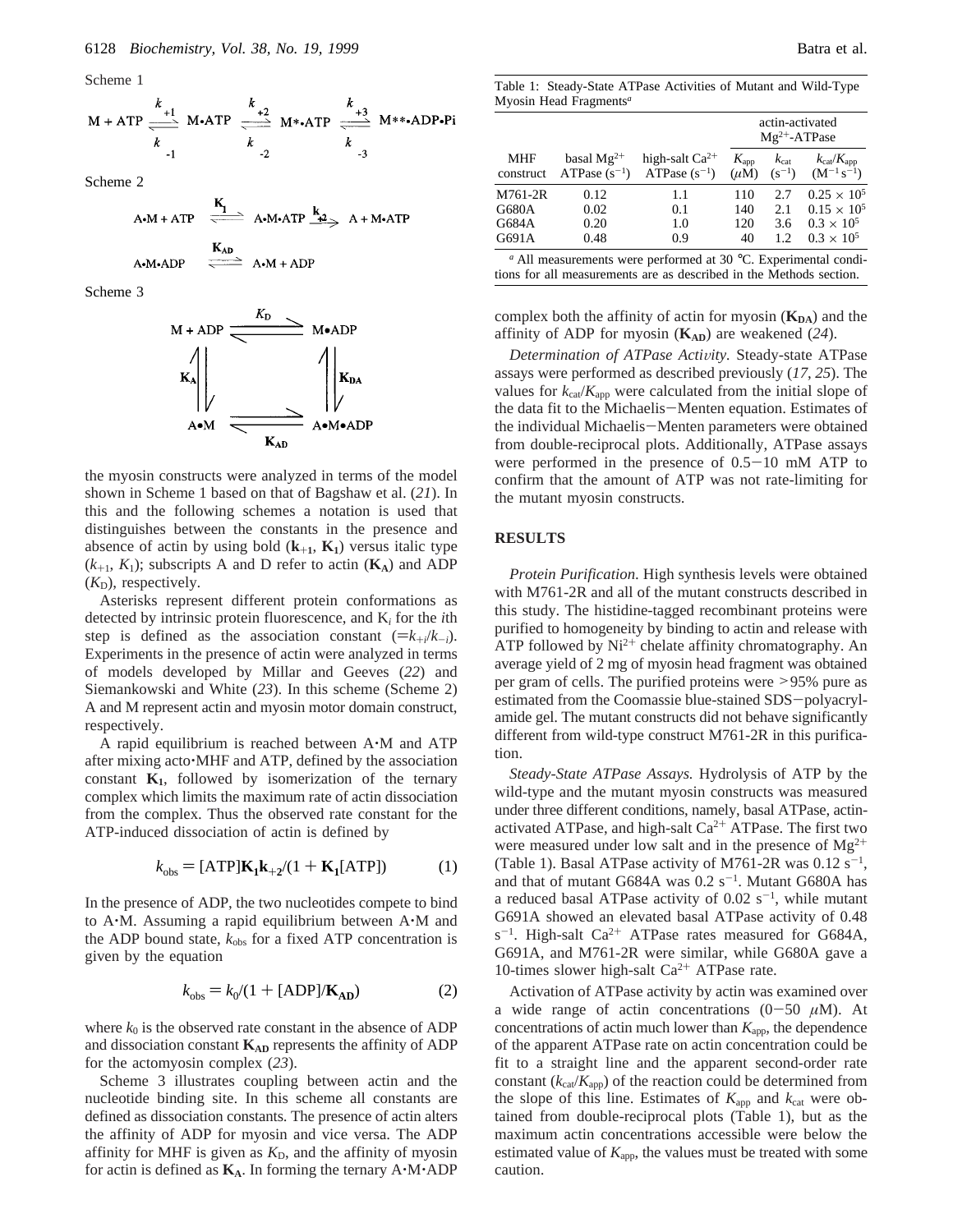Table 2: Transient Kinetic Analysis of Nucleotide Binding to Myosin Head Fragments*<sup>a</sup>*

| nucleotide | rate constant M761-2R G680A                                                                                                            |      |      | G684A | G691A           |
|------------|----------------------------------------------------------------------------------------------------------------------------------------|------|------|-------|-----------------|
| ATP        | $K_1k_{+2}$ (M <sup>-1</sup> s <sup>-1</sup> ) 1.1 × 10 <sup>6</sup> 3.5 × 10 <sup>4</sup> 0.5 × 10 <sup>6</sup> 1.1 × 10 <sup>6</sup> |      |      |       |                 |
|            | $k_{+3} + k_{-3} (s^{-1})$                                                                                                             | 45   | 44   | 8.2   | 11              |
| mantADP    | $k_{\text{+D}}$ (M <sup>-1</sup> s <sup>-1</sup> ) 6.7 × 10 <sup>5</sup> 0.4 × 10 <sup>5</sup> 5 × 10 <sup>5</sup>                     |      |      |       | $6 \times 10^5$ |
|            | $k_{\text{-D}}(s^{-1})$                                                                                                                | 2.60 | 0.01 | 0.88  | 1.62            |
|            | $K_{\text{D}} (\mu \text{M})^b$                                                                                                        | 3.90 | 0.25 | 1.76  | 2.70            |
| ADP        | $K_{\rm D}$ $(\mu{\rm M})^c$                                                                                                           | 14   | 1.3  |       | 9               |

*<sup>a</sup>* Experimental conditions for all measurements: 20 mM MOPS, 5 mM MgCl<sub>2</sub>, and 100 mM KCl (pH 7.0), 20 °C. <sup>*b*</sup> Calculated value (*k*-<sub>D</sub>/  $k_{\text{+D}}$ ). *c* Dissociation rate constant for ADP measured from ADP inhibition of pyr-actin binding to MHF.

*ATP and mantATP Binding to MHF (K<sub>1</sub>k<sub>2</sub>, k<sub>+3</sub> + k<sub>-3</sub>).* Binding of mantATP to mutant myosin head fragments was monitored from the 2.2-fold increase in fluorescence observed following the addition of substoichiometric concentrations of mantATP to each construct. The observed process could be fit to a single exponential  $[F = F_0(1 - e^{-k_{obs}t})]$ .<br>The observed rate constant  $(k_+)$  values were linearly The observed rate constant  $(k_{obs})$  values were linearly dependent on the concentration of mantATP in the range 5-25  $\mu$ M. The second-order rate constant  $(K_1k_{+2})$  is defined by the slope of the best-fit line (data not shown); values of  $K_1k_{+2}$  were similar for M761-2R and G691A but 30- and 2-fold slower for G680A and G684A (Table 2).

Binding of ATP was monitored by the change in intrinsic protein fluorescence following the addition of excess of ATP. A 9% increase in fluorescence was observed for all myosin constructs, and the observed process was analyzed as described for mantATP binding. Values of  $k_{obs}$  obtained with ATP in the range  $5-100 \mu M$  were similar to those obtained for mantATP binding in the  $5-25 \mu M$  range. At higher concentrations of ATP ( $>1$  mM),  $k_{obs}$  values were no longer linearly dependent upon [ATP] and were best fit to a hyperbola ( $k_{obs} = k_{max}$ [ATP]/([ATP] +  $K_{0.5}$ )) (Figure 1A). For S1, the plateau of the hyperbola was assigned to the rate for the ATP cleavage step  $(k_{+3} + k_{-3})$  and the secondorder rate constant to  $K_1k_{+2}$ . We assume that the same assignment holds for the *D. discoideum* myosin motor domain. G684A and G691A gave similar values for the rate of the cleavage step, and both mutants are about 4-fold slower than M761-2R. In contrast, the value obtained for G680A was similar to that obtained for M761-2R. Previously, we have reported similar variability in  $k_{+3} + k_{-3}$  values with various myosin head fragments showing otherwise similar kinetic behavior (*20*). According to Scheme 1, a strict hyperbolic dependence of  $k_{obs}$  upon ATP concentration is not expected, since ATP binding is presumed to be a rapid, almost irreversible phenomenon. Therefore,  $K_{0.5}$  defines the ATP concentration at which  $K_1k_{+2}$ [ATP]  $\approx$   $(k_{+3} + k_{-3})/2$ . At ATP concentrations in the range from 5 to 100  $\mu$ M, the apparent second-order rate constant for ATP binding to myosin head fragments  $(K_1k_{+2})$  was in agreement with the calculated values obtained from  $k_{\text{max}}/K_{0.5}$ . Once again, the values were similar for M761-2R, G684A, and G691A but 30-fold lower for mutant G680A.

*Binding of mantADP to Myosin Head Fragments (k*+*D).* Binding of mantADP to myosin head fragments was monitored by observing the exponential increase in fluorescence. The observed rate constants were linearly dependent on the concentration of mantADP over the range  $5-50$ 



FIGURE 1: Binding of ATP and mant-nucleotides to myosin head fragments. (A) Rate of ATP binding to myosin head fragments. Dependence of the observed rate constant of fluorescence change on [ATP] in the range  $0.1-6$  mM. Data were fit to a hyperbola as described in text. The resulting rate constants are summarized in Table 2. The second-order rate constants  $(K_1k_2)$  were similar for ATP and mantATP binding. (B) Binding of mantADP to myosin head fragments. Dependence of the observed process on mantADP concentration (5-50  $\mu$ M). The data were fit to a straight line, with the second-order rate constant of ADP binding  $(k_{+D})$  defined by the slope of the line. (D) Rate of ADP displacement from myosin head fragments. Stopped-flow record of fluorescence decrease upon binding of 400  $\mu$ M ATP to 1.0  $\mu$ M MHF, premixed with 1  $\mu$ M mantADP. The observed rate constants  $(k_{-D})$  are summarized in Table 2. The symbols correspond to the *D. discoideum* myosin head fragments M761-2R ( $\blacksquare$ ), G680A ( $\blacklozenge$ ), G684A ( $\blacktriangle$ ), and G691A ( $\blacktriangledown$ ). Buffer conditions: 20 mM MOPS, 5 mM  $MgCl<sub>2</sub>$ , and 100 mM KCl (pH 7.0), 20 °C.

*µ*M. The second-order rate constant was measured from the slope of the plot obtained in Figure 1B. The values obtained for M761-2R, G684A, and G691A were similar, while the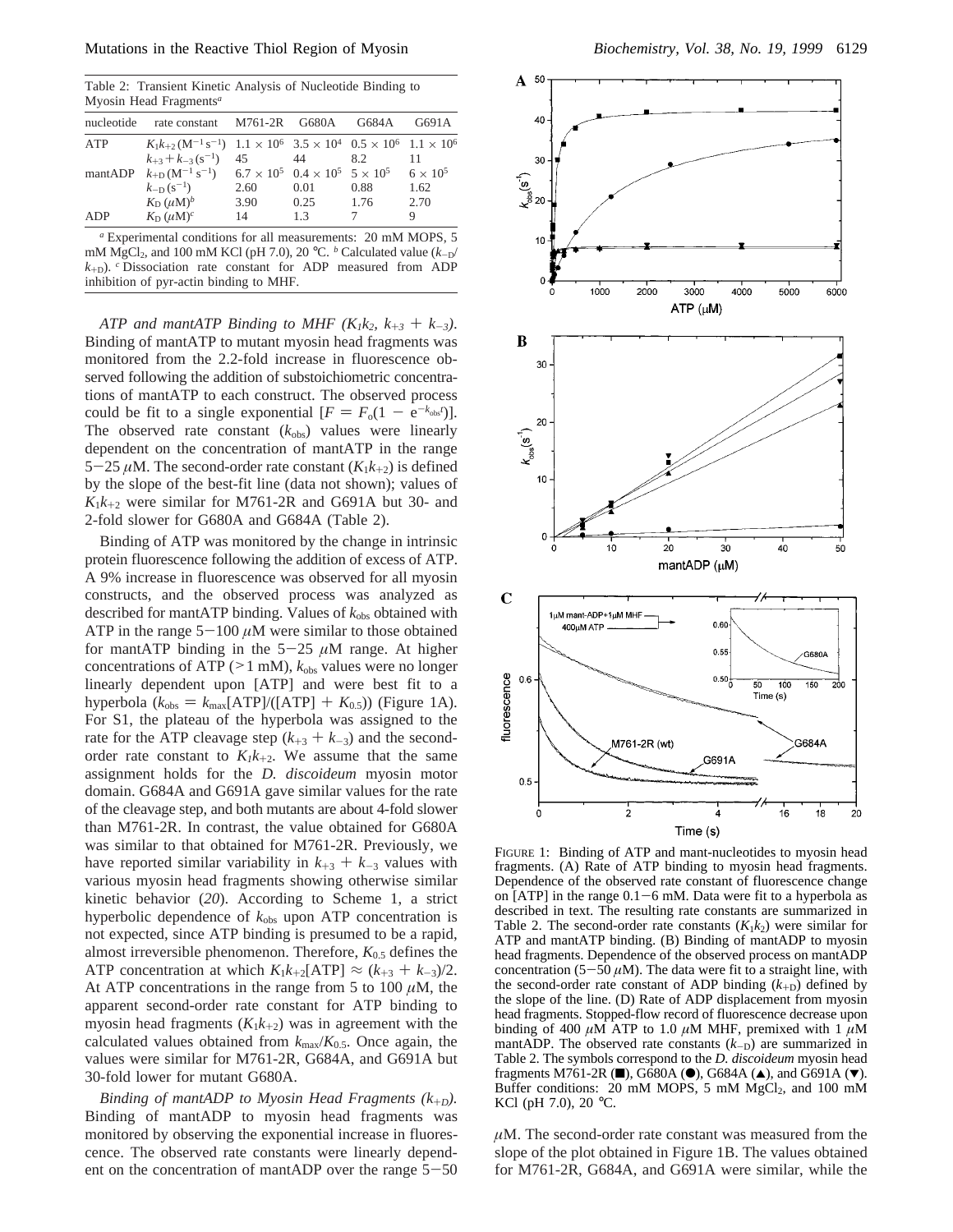

FIGURE 2: ATP-induced dissociation of the pyr-acto'MHF complexes. (A) Determination of the maximum rate of ATP binding to pyr-acto'MHF. Data over the range from 0.005 to 3.5 mM ATP were fitted to a hyperbolic function. The rate constants for the isomerization step are given by the plateau values. The observed rate constant is linearly dependent on ATP concentrations in the range 5-<sup>25</sup> *<sup>µ</sup>*M (insert). The fitted parameters are summarized in Table 3. (B) Plot of  $k_{obs}/k_0$  versus [ADP]: competitive binding of ATP and ADP to pyr-acto'MHF. The dissociation constants of the ADP complexes were determined by fitting the plot to the equation  $k_{obs}/k_0 = 1/(1 + [ADP]/K_{AD})$ , where  $k_0$  corresponds to the observed rate constant in the absence of ADP. The symbols correspond to the *D. discoideum* myosin fragments M761-2R  $(\blacksquare)$ , G680A  $(\lozenge)$ , G684A ( $\triangle$ ), and G691A ( $\nabla$ ). Buffer conditions: 20 mM MOPS, 5 mM MgCl<sub>2</sub>, and 100 mM KCl (pH 7.0), 20 °C.

rate constant measured for G680A was 16-fold slower (Table 2).

*ADP Dissociation from Myosin Head Fragments (k*-*D).* The rate of mantADP dissociation was measured by monitoring the decrease in fluorescence upon displacement of mantADP from the MHF'mantADP complex by the addition of excess ATP. The rate of mantADP release  $(k_{-D})$  from G680A, G684A, and G691A was 260-, 3-, and 1.6-fold slower than the rate measured for M761-2R (Figure 1C, Table 2).

*ATP-Induced Dissociation of acto*'*MHF (K1k*+*<sup>2</sup>).* Binding of ATP to pyr-acto'MHF complexes was monitored by observing the exponential increase in pyrene fluorescence as the complex dissociates upon addition of excess ATP. The observed rate constants were linearly dependent upon ATP concentration in the range from 5 to 25  $\mu$ M, and the second-order rate constants,  $K_1k_{+2}$ , are defined by the slopes of the best-fit lines shown in Figure 2A (insert). The values of  $K_1k_{+2}$  obtained for the mutant constructs differed by a head fragments alone. *ADP Inhibition of ATP-Induced Dissociation of acto*'*MHF*  $(K_{AD})$ . The affinity of ADP for pyr-acto $\cdot$ MHF was determined from the inhibition of ATP-induced dissociation of pyr-acto'MHF as described by eq 2. The observed rate of dissociation was reduced for all constructs when excess ATP was added to pyr-acto'MHF with varying concentrations of ADP (Figure 2B). The reaction was monophasic for M761- 2R, G684A, and G691A. The data obtained for these constructs were fit to eq 2 and gave values of 215, 82, and 125 *µ*M for M761-2R, G684A, and G691A, respectively.

constructs G680A and G684A than to the respective myosin

In contrast, the presence of small amounts of ADP in pyracto'G680A produced biphasic dissociation reactions (Figure 3A). Over the concentration range  $0-4 \mu M$  ADP,  $k_{obs}$  values for the two phases were independent of the ADP concentration with the fast phase being identical to the  $k_{obs}$  in the absence of ADP. The slow phase was  $3.1 \text{ s}^{-1}$ . The amplitude of the 2 phases varied with ADP concentration as shown in Figure 3B, being entirely fast phase at zero [ADP] and entirely slow phase at  $[ADP] > 10 \mu M$ . The  $[ADP]$ dependence of the amplitudes could be described by hyperbolic functions as shown in Figure 3B. The fraction of pyracto<sup> $\cdot$ </sup>G680A that is free of ADP dissociated at 40 s<sup>-1</sup> ( $k_{\text{obs}}$ ) in the absence of ADP), which in turn was the rate of ATP binding. The fraction of pyr-acto<sup>·</sup>G680A that has ADP bound dissociated at a rate limited by the rate of ADP dissociation  $(3.1 \text{ s}^{-1})$ . The data are thus compatible with a titration of pyr-acto $\cdot$ G680A by ADP with a  $K_{AD}$  of 1.2  $\mu$ M. Thus ADP binds tightly to acto'G680A with a slow rate of ADP release. The values of  $K_{AD}$  and  $k_{+AD}$  give an association rate constant for ADP of  $\mathbf{k}_{\text{+AD}} = \mathbf{k}_{\text{-AD}}/\mathbf{K}_{\text{AD}} = 2.6 \times 10^6 \text{ M}^{-1} \text{ s}^{-1}$ .<br>The tight binding of ADP to acto: G680A suggest

The tight binding of ADP to acto<sup>G680A</sup> suggests that ADP competes efficiently with ATP for the actomyosinbinding site. To test this further, we examined the ATPinduced dissociation of acto<sup> $\cdot$ </sup>G680A by premixing 50  $\mu$ M ATP with various concentrations of ADP. As in the experiment where ADP was premixed to acto. G680A, the presence of ADP produced two phases. The amplitude of the fast phase decreased and the slow phase increased with an increase in ADP concentration, and the two amplitudes were equal in size at approximately 20  $\mu$ M ADP. The reduction in  $k_{obs}$  of the slow phase with increasing ADP concentration is a measure of efficiency with which ATP replaced the ADP that dissociated from acto $\cdot$ G680A. The  $k_{obs}$  of the slow phase (Figure 3C) and analysis of the amplitudes suggest that 20  $\mu$ M ADP and 50  $\mu$ M ATP bound to acto<sup>-</sup>G680A with equal rates; the second-order rate constant for ADP binding was approximately 2.5 times higher than that of ATP. This conclusion is also supported by the analysis of the observed rate constant of the fast phase that increased linearly with increasing [ADP] (Figure 3D). For a model where ADP binding and ATP binding are essentially irreversible on the time scale of the fast phase,  $k_{obs}$ (fast phase) =  $k_T$ [ATP] +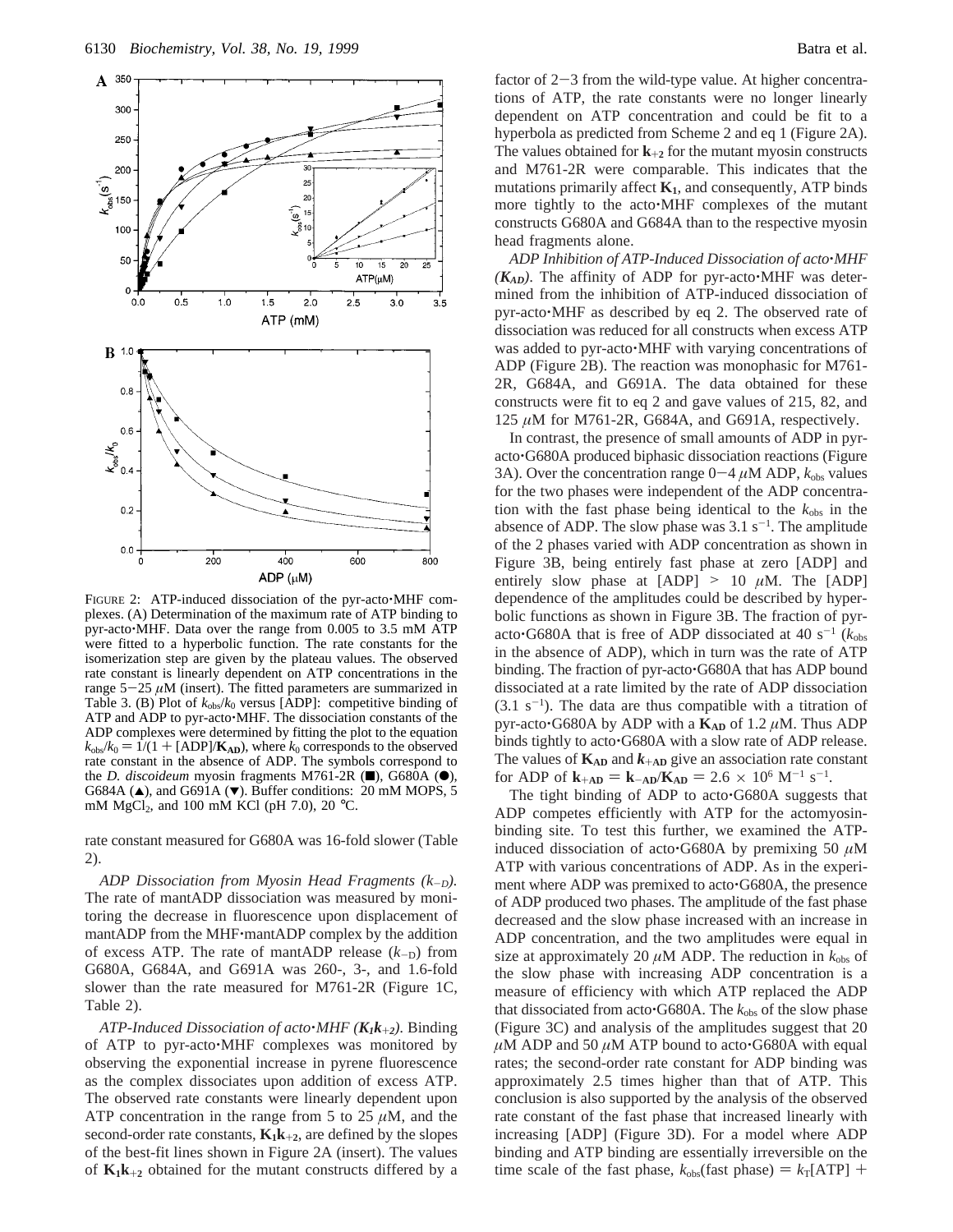

FIGURE 3: ADP inhibition of ATP-induced dissociation of the pyr-acto<sup>-</sup>G680A complex. (A) Fluorescence changes observed when 100  $\mu$ M ATP is mixed with 0.5  $\mu$ M acto<sup>-</sup>G680A premixed with ADP concentrations of 0.1, 0.2, 0.4, and 0.8  $\mu$ M. The dissociation reaction shown is biphasic. (B) [ADP] dependence of the observed amplitudes of the dissociation reaction with mutant myosin G680A. The best fits to the hyperbola are superimposed and give  $K_{AD}$  values of 1.25 and 1.16  $\mu$ M for the slow (O) and fast ( $\bullet$ ) phases, respectively. The observed rate constants for the slow and fast phases for mutant G680A are plotted in panels C and D. The results are summarized in Table 3. Buffer conditions: 20 mM MOPS, 5 mM MgCl<sub>2</sub>, and 100 mM KCl (pH 7.0), 20 °C.

| nucleotide | rate constant                                                                | M761-2R                        | G680A                | G684A                 | G691A                |
|------------|------------------------------------------------------------------------------|--------------------------------|----------------------|-----------------------|----------------------|
|            |                                                                              | Nucleotide Binding to acto•MHF |                      |                       |                      |
| ATP        | $K_1k_{+2}$ (M <sup>-1</sup> s <sup>-1</sup> )                               | $1.55 \times 10^{5}$           | $5.5 \times 10^{5}$  | $5.5 \times 10^{5}$   | $3.1 \times 10^{5}$  |
|            | ${\bf K}_1(M^{-1})$                                                          | 250                            | 1515                 | 2500                  | 685                  |
|            | ${\bf k}_{+2}(s^{-1})$                                                       | 504                            | 310                  | 255                   | 365                  |
| ADP        | $K_{AD}(\mu M)$                                                              | 215                            | 1.2                  | 82                    | 125                  |
|            | ${\bf k}_{+AD}$ $({\bf M}^{-1}$ s <sup>-1</sup> ) <sup>b</sup>               | nd                             | $2.6 \times 10^{6}$  | nd                    | nd                   |
|            | ${\bf k}_{-AD} (s^{-1})$                                                     | >100                           | 3.1                  | > 50                  | >90                  |
|            | $K_{AD}/K_{D}$                                                               | 14.3                           | 0.92                 | 11.5                  | 13.9                 |
|            |                                                                              | Actin Binding to MHF           |                      |                       |                      |
|            | ${\bf k}_{+{\rm A}}\,({\rm M}^{-1}\,{\rm s}^{-1})$                           | $1.3 \times 10^{6}$            | $0.5 \times 10^{6}$  | $1.1 \times 10^6$     | $1.0 \times 10^{6}$  |
|            | ${\bf k}_{-{\bf A}}(s^{-1})$                                                 | $5.6 \times 10^{-3}$           | $0.4 \times 10^{-3}$ | $14.0 \times 10^{-3}$ | $1.4 \times 10^{-3}$ |
|            | $\mathbf{K}_{\mathbf{A}}$ (nM) <sup>b</sup>                                  | 4.3                            | 0.8                  | 13.2                  | $1.4^{\circ}$        |
|            | $\mathbf{K}_{DA} = \mathbf{K}_{A} \mathbf{K}_{AD} / K_{D}$ (nM) <sup>b</sup> | 61.5                           | 0.7                  | 151.8                 | 19.5                 |
|            | ${\bf k}_{+{\bf D}{\bf A}}$ $({\bf M}^{-1}\,{\bf s}^{-1})$                   | $0.19 \times 10^{6}$           | $0.14 \times 10^{6}$ | $0.21 \times 10^6$    | $0.18 \times 10^{6}$ |
|            | <b>k</b> – <b>p</b> A $(s^{-1})^b$                                           | $11.7 \times 10^{-3}$          | $0.1 \times 10^{-3}$ | $32 \times 10^{-3}$   | $3.5 \times 10^{-3}$ |
|            | $k_{-DA}/k_{-A}$                                                             | 2.0                            | 0.25                 | 2.2                   | 2.5                  |

*a* Experimental conditions for all measurements: 20 mM MOPS, 5 mM MgCl<sub>2</sub>, and 100 mM KCl (pH 7.0), 20 °C. *b* Calculated values; nd, not determined.

 $k_D[ADP]$ , where  $k_T$  and  $k_D$  are the apparent second-order rate constants of ATP and ADP binding, respectively. The slope of the fitted line gives a second-order rate constant of ADP binding of 2.6  $\times$  10<sup>6</sup> M<sup>-1</sup> s<sup>-1</sup> compared to 1  $\times$  10<sup>6</sup> M<sup>-1</sup> s<sup>-1</sup> for ATP (Figure 3D, Table 3).

*Actin Binding to Mutant Myosin Head Fragments (k*+*<sup>A</sup>)*. The rate of actin binding was measured by following the exponential decrease in pyrene fluorescence observed upon binding of excess pyr-actin to myosin head fragments (*27*). The observed rate constants were plotted against the pyractin concentration, and in each case  $k_{obs}$  was linearly dependent upon actin concentration over the range studied  $(0.5-3.0 \,\mu M)$  (Figure 4A). This is compatible with a simple one-step binding mechanism (Scheme 3), where  $k_{obs}$  =  $[A]\mathbf{k}_{+A}$  +  $\mathbf{k}_{-A}$ . The values of the second-order rate constants of pyr-actin binding (**k**+**<sup>A</sup>**) obtained from the slopes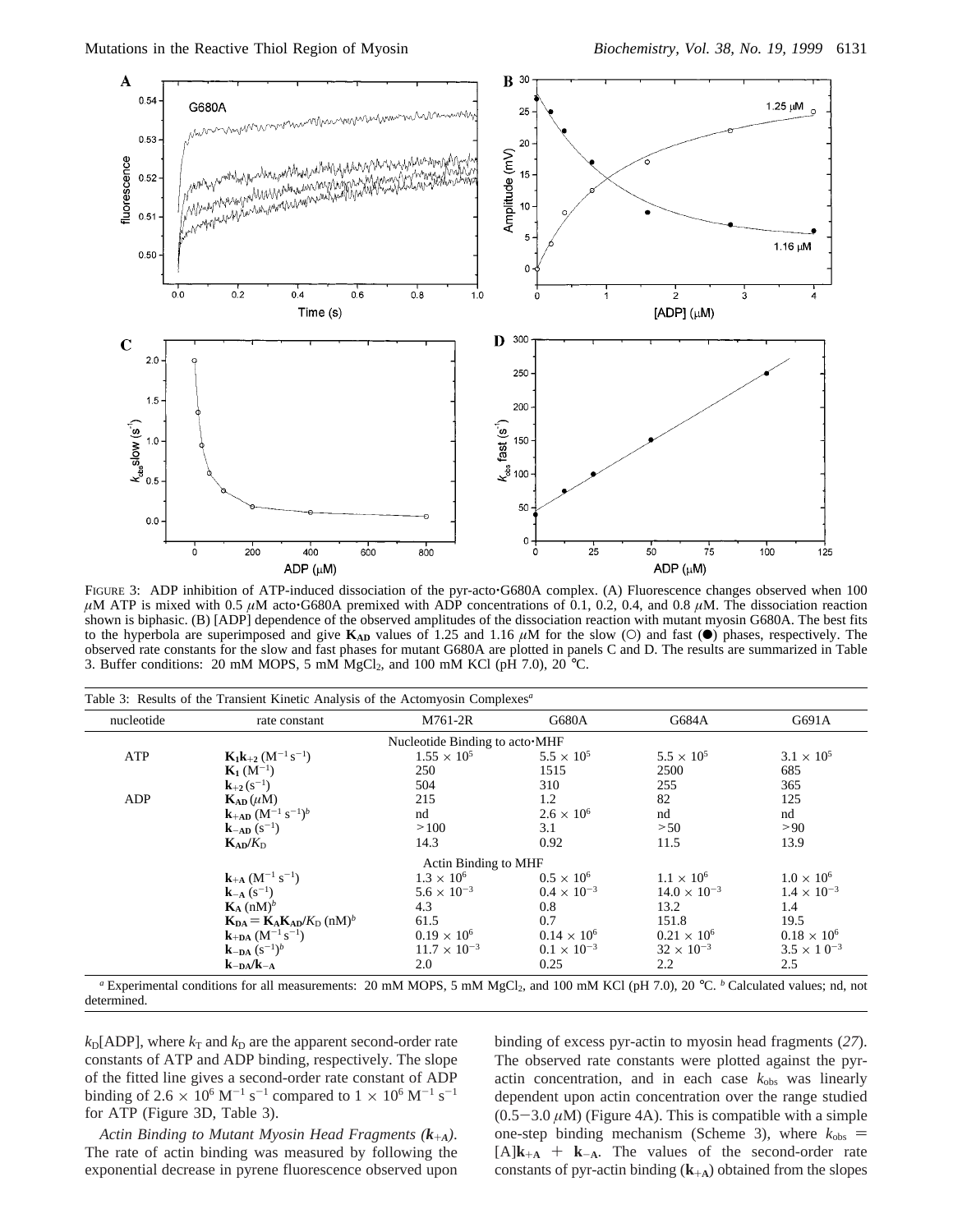

FIGURE 4: Interaction of pyr-actin with myosin head fragments. (A) Dependence of the rate of pyr-actin binding to myosin head fragments on pyr-actin concentration. The data were fit to a straight line, the slope of which gives the second-order rate constants for binding to actin  $(k_{+A})$ . All of the resulting values are summarized in Table 3. (B) ADP inhibition of the rate of pyr-actin  $(8 \mu M)$ binding to myosin head fragments. The dissociation constants of the MHF $\cdot$ ADP complexes were determined by fitting the plot  $k_{\text{obs}}/$ **<sup>k</sup>**+**<sup>A</sup>** vs ADP concentrations according to eq 3. The symbols correspond to the *D. discoideum* myosin head fragments M761- 2R ( $\blacksquare$ ), G680A ( $\spadesuit$ ), G684A ( $\spadesuit$ ), and G691A ( $\blacktriangledown$ ). Buffer conditions:  $20 \text{ mM MOPS}, 5 \text{ mM MgCl}_2, \text{ and } 100 \text{ mM KCl (pH 7.0)},$ 20 °C.

of the plots were almost identical for the mutant constructs and M761-2R (Table 3). The intercept, **<sup>k</sup>**-**<sup>A</sup>**, was too small to estimate in each case.

*Displacement of pyr-actin from pyr-acto*'*MHF (k*-*<sup>A</sup>)*. The rate of actin dissociation  $(k_{-A})$  from the myosin constructs was determined by displacing pyr-actin from pyr-acto $\cdot$ MHF with an excess of unlabeled actin. The observed process could be fit to a single exponential where  $k_{obs}$  corresponds directly to **<sup>k</sup>**-**<sup>A</sup>**. The rate of actin dissociation measured for mutant constructs G680A and G691A was 10- and 4-fold slower than for M761-2R, while G684A showed a slight increase in the rate of actin dissociation (Table 3). The dissociation equilibrium constants for actin binding  $(K_A)$ show that the actin affinities of constructs G680A and G691A are 5- and 3-fold lower than the value obtained for M761- 2R.

*ADP Inhibition of Pyr-Actin Binding to MHF (K<sub>D</sub>, k<sub>+DA</sub>).* In the presence of ADP, the rate of actin binding was reduced more than 10-fold for many myosins and this is also true for the constructs used here (data not shown). Studies of 8  $\mu$ M pyr-actin binding to 0.5  $\mu$ M myosin construct showed an exponential decrease in pyr-actin fluorescence, and as

stated above,  $k_{obs} = [A]k_{+A} + k_{-A}$  was 5.7, 4.5, 4.5, and  $2.5 \text{ s}^{-1}$  for M761-2R, G691A, G684A, and G680A, respectively. A single-exponential reaction was also observed in the presence of saturating concentrations of ADP, and *k*obs values were reduced to 0.76, 0.72, 0.85, and 0.55  $M^{-1}$  s<sup>-1</sup> for M761-2R, G691A, G684A, and G680A respectively, where  $k_{obs} = [A]k_{+DA} + k_{-DA}$  (see Scheme 3). The reduction in *k*obs as a function of ADP concentration provides a convenient way to measure the affinity of ADP for the myosin head.

Assuming that  $\mathbf{k}_{-DA} \ll [A]\mathbf{k}_{+DA}$  and that ADP is in rapid equilibrium with the myosin head fragments on the time scale of the measurements, one would expect a single exponential at all ADP concentrations where

$$
k_{\text{obs}} = [A]k_{+A}(K_{D}/\{K_{D} + [ADP]\}) +
$$

$$
[A]k_{+DA}([ADP]/\{K_{D} + [ADP]\})
$$
(3)

and  $K<sub>D</sub>$  is the affinity of ADP for myosin (Scheme 3). A single exponential was observed in all cases, and the  $k_{obs}$ values plotted against the ADP concentration are shown in Figure 4B. The fit to eq 3 is superimposed in Figure 4B, giving  $K<sub>D</sub>$  values for the mutants G680A, G684A, and G691A that are 11-, 2-, and 1.5-fold lower than the value of 14 *µ*M obtained for M761-2R (Table 2).

## **DISCUSSION**

In this study we used steady-state and transient kinetics to analyze the effect of mutations G680A, G684A, and G691A on nucleotide binding, actin binding, and communication between nucleotide and actin binding sites of the myosin head fragment. Mutant motor domain G691A showed no major changes except for a 4-fold reduction in the rate at which ATP cleavage occurs, as well as an increase of the basal ATPase. The change in basal ATPase suggests an increase in the phosphate release rate or the rate of the conformational change opening myosin's "back door", which limits phosphate release. Furthermore, the presence of actin failed to accelerate phosphate release by more than 3-fold. The interaction of G691A with actin or nucleotide appeared unperturbed in all other aspects studied. Thus in some way the glycine to alanine substitution at this position interferes with the ATP cleavage step and facilitates phosphate release in the absence of actin. These observations are compatible with the results reported by Patterson et al. (*12*), in which a full-length myosin construct with a glycine to cysteine substitution at position 691 showed elevated basal ATPase and actin had little effect on ATP turnover. The ability of G691C myosin to support actin filament sliding was reduced but not in a dominant way; that is, the mutant has no braking effect on motility supported by wild-type myosin (*12*).

Comparison of the crystal structures of the myosin motor domain complexed with ADP·BeF<sub>3</sub> (lever down) and ADP·  $V_i$  (lever up) shows significant rearrangements around G691, with some of the largest rotations within the reactive thiol region occurring in the Ψ-bond of G691 and the Φ-bond of neighboring residue K690 (28, 29). In the ADP<sup> $\cdot$ V<sub>i</sub> structure,</sup> G691 is in an unusual conformation that may not be accessible to alanine. In the ADP $\cdot$ Be $F_3$  structure G691 is clearly part of the helix, a conformation that is presumably also available to alanine. The observation that mutation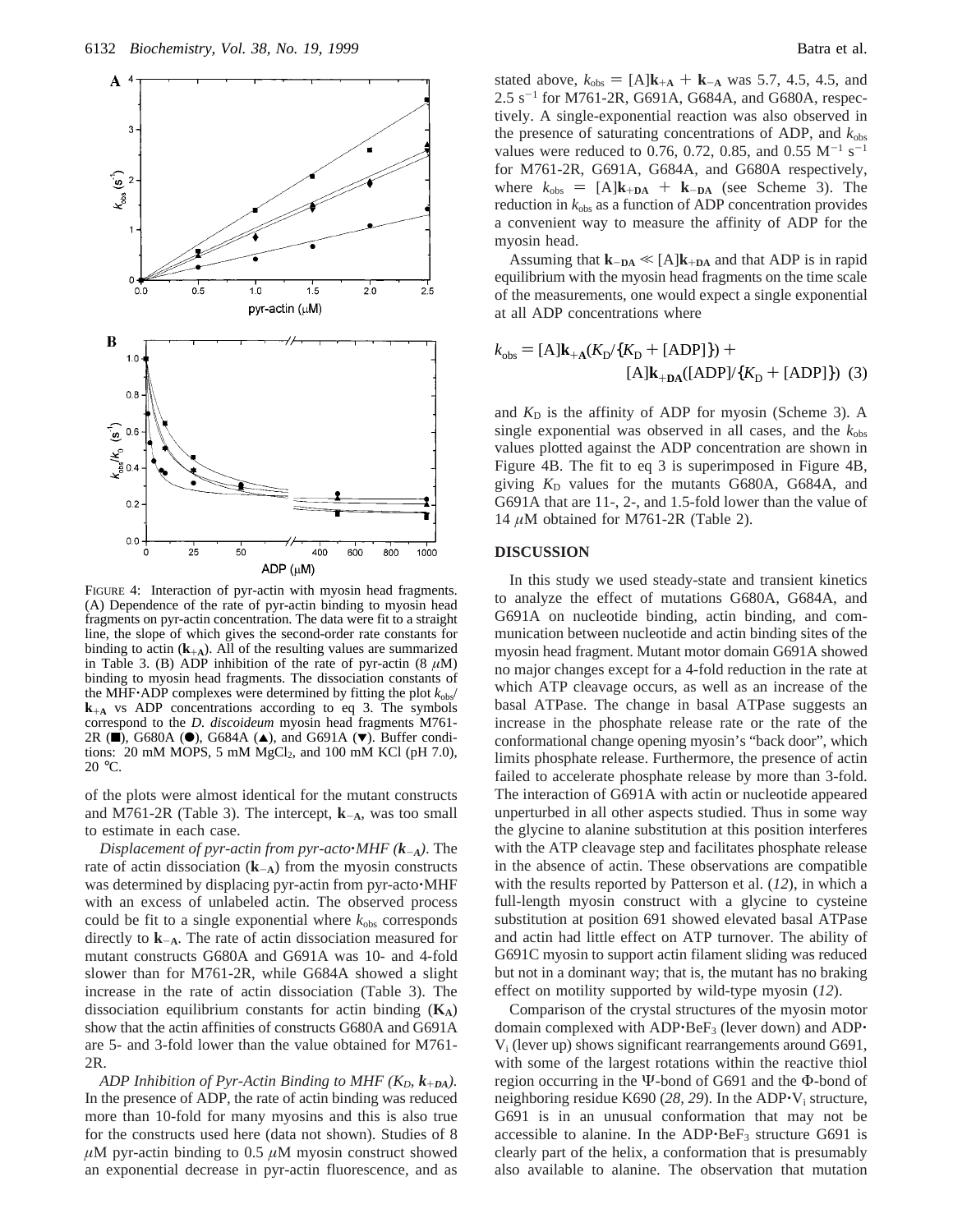G691A has no effect on nucleotide binding, actin binding, or the relationship between the two, yet does disturb phosphate release and motility suggests that it lies on a communication pathway between the phosphate "back door" and the movement of the converter and the lever arm. G691 is clearly not involved in nucleotide- or actin-induced conformational changes within the motor domain; however, we cannot exclude an additional effect of mutations at this site on the mechanical coupling between motor domain and lever arm.

Mutant construct G684A showed small changes in most of its properties, for example, a 3-fold reduction in actin affinity and a 4-fold reduction in the rate of ATP cleavage. This result is in good agreement with the structural data that are available as the residue is part of an  $\alpha$ -helix in both the  $ADP\cdot V_i$  and  $ADP\cdot BeF_3$  structures and seems to undergo only minor rearrangements between the "lever up" and "lever down" states. Structural data also indicate that substitution of G684 by a larger, bulkier residue can be accommodated.

Among the three mutant constructs examined, G680A showed the most severe deviation from wild-type behavior in its transient kinetic properties. Mutations at this position were recovered by Patterson and co-workers in a screen of cold-sensitive myosin mutants (*30*, *31*), and a myosin with a glycine to alanine mutation at an equivalent position was produced as a three-part chimera in a mouse myogenic cell line myosin (*11*). Steady-state kinetics and in vitro motility assays showed a slight inhibition of the mutant proteins basal and actin-activated ATPase, a  $10-100$ -fold reduction of its ability to support actin filament sliding, and a strong braking effect on motility supported by wild-type myosin (*11*, *12*). Mixtures containing 10% G680A or G680V strongly resembled the pure mutant population. Mutant G680V was found to have the same affinity for ADP and ATP*γ*S, and the affinity of the mutant for nucleotide was found to be 40-fold higher than that of wild-type myosin (*12*). The work here shows that these conclusions are correct but that the alterations are far more wide-reaching.

We show that the rate of all nucleotides binding to G680A is reduced 16-30-fold, yet ADP binds 10-fold more tightly to the protein because of a 200-fold reduction in the ADP dissociation rate constant. In contrast both ATP and ADP binding to acto<sup>\*</sup>G680A were fast and indeed are faster than binding to M761-2R. While the ATP affinity to acto $\cdot$ G680A (**K**1) is 6-fold tighter, the ADP affinity (**KAD**) is 180-fold tighter than for M761-2R. Actin did not reduce the affinity of G680A for ADP, as the ratio of  $K_{AD}/K_D$  is close to 1 compared to a value of 14 for M761-2R. As actin binding did not reduce the affinity for ADP, we checked whether actin accelerates the rate of ADP release. ADP release from G680A was estimated from the rate at which mantATP can displace ADP. This gave values of  $0.05$  s<sup>-1</sup> for  $k_{\text{D}}$  and 3.1  $s^{-1}$  for  $k_{-AD}$ , which means that the rate of ADP release is accelerated  $3.1/0.05 = 62$ -fold by actin. Both the rate of nucleotide binding and the rate of release are therefore accelerated by actin.

For G680A the communication between ADP and actin, binding is thus altered such that the two sites are thermodynamically uncoupled but kinetically actin still accelerates ADP release. This suggests that in terms of transition states the energy barrier for binding ADP is reduced by actin but the free energy of binding itself is not altered. This behavior

is consistent with a model that requires a transient opening of the nucleotide pocket for nucleotide binding and release to occur. Actin facilitates the opening of the pocket, but the binding of nucleotide within the pocket itself is unaffected. Confirmation of this interpretation will require detailed measurement of the temperature dependence of the rate and equilibrium constants.

The kinetic behavior of G680A is similar to that observed for the truncated motor domain construct M754 (*20*, *32*). For M754 we showed that the affinity of ADP for both M754 and acto $\cdot$ M754 was 0.4  $\mu$ M, while the ADP dissociation rates were 0.06 and 3.1  $s^{-1}$  for M754 and acto $\cdot$ M754, respectively. The loss of six carboxy-terminal residues leads to a significant destabilization of the M754 protein (*33*); however, we have no indication that point mutations at position G680 have similar consequences. If nucleotide binding requires some opening of the nucleotide pocket, then this opening must be inhibited in the absence of actin for both constructs. M754 displayed a 20-fold reduction in the rate of ATP binding to the free myosin motor, and the second-order rate constants for ATP binding to G680A were 30-fold slower than that observed for the wild-type construct M761-2R. Once the nucleotide has bound, the pocket is more stable in the closed form, leading to more tightly bound nucleotide and slow dissociation rates. In the presence of actin, both ATP and ADP bound faster to the pocket, compatible with actin facilitating pocket opening to allow nucleotide binding. Once bound, ATP induced actin dissociation in the normal way while ADP bound to the pocket tightly but had no effect on actin affinity. Thus, truncation of the myosin motor at position 754 or the point mutation at position 680 leads to thermodynamic uncoupling of ADP and actin affinities. ADP binds tightly to the free and the actin-bound forms of both of the constructs, and actin must bind with similar affinity in the presence and absence of ADP due to the thermodynamic relationship defined by Scheme 3.

### **ACKNOWLEDGMENT**

We thank S. Zimmermann for the generation of expression vectors for the mutant constructs; G. Helmig for the preparation of actin; M. L. W. Knetsch for critical reading of the manuscript; D. R. Trentham for valuable comments and suggestions; and R. S. Goody and K. C. Holmes for continual support and encouragement.

### **REFERENCES**

- 1. Warrick, H. M., and Spudich, J. A. (1987) *Annu. Re*V*. Cell Biol. 3*, 379-421.
- 2. Manstein, D. J. (1993) in *Cell Behaviour: Adhesion and Motility* (Jones, G., Wigley, C., and Warn, R., Eds.) pp 375- 381, Company of Biologists Ltd., Cambridge, U.K.
- 3. Anson, M., Geeves, M. A., Kurzawa, S. E., and Manstein, D. J. (1996) *EMBO J. 15*, 6069-6074.
- 4. Rayment, I., Holden, H. M., Whittaker, M., Yohn, C. B., Lorenz, M., Holmes, K. C., and Milligan, R. A. (1993) *Science <sup>261</sup>*, 58-65.
- 5. Wells, J. A., Knoeber, C., Sheldon, M. C., Werber, M. M., and Yount, R. G. (1980) *J. Biol. Chem. 255*, 11135-11140.
- 6. Huston, E. E., Grammer, J. C., and Yount, R. G. (1988) *Biochemistry 27*, 8945-8952.
- 7. Liang, W., and Spudich, J. A. (1998) *Proc. Natl. Acad. Sci. U.S.A. 95*, 12844-12847.
- 8. Wells, J. A., and Yount, R. G. (1979) *Proc. Natl. Acad. Sci. U.S.A. 76*, 4966-4970.